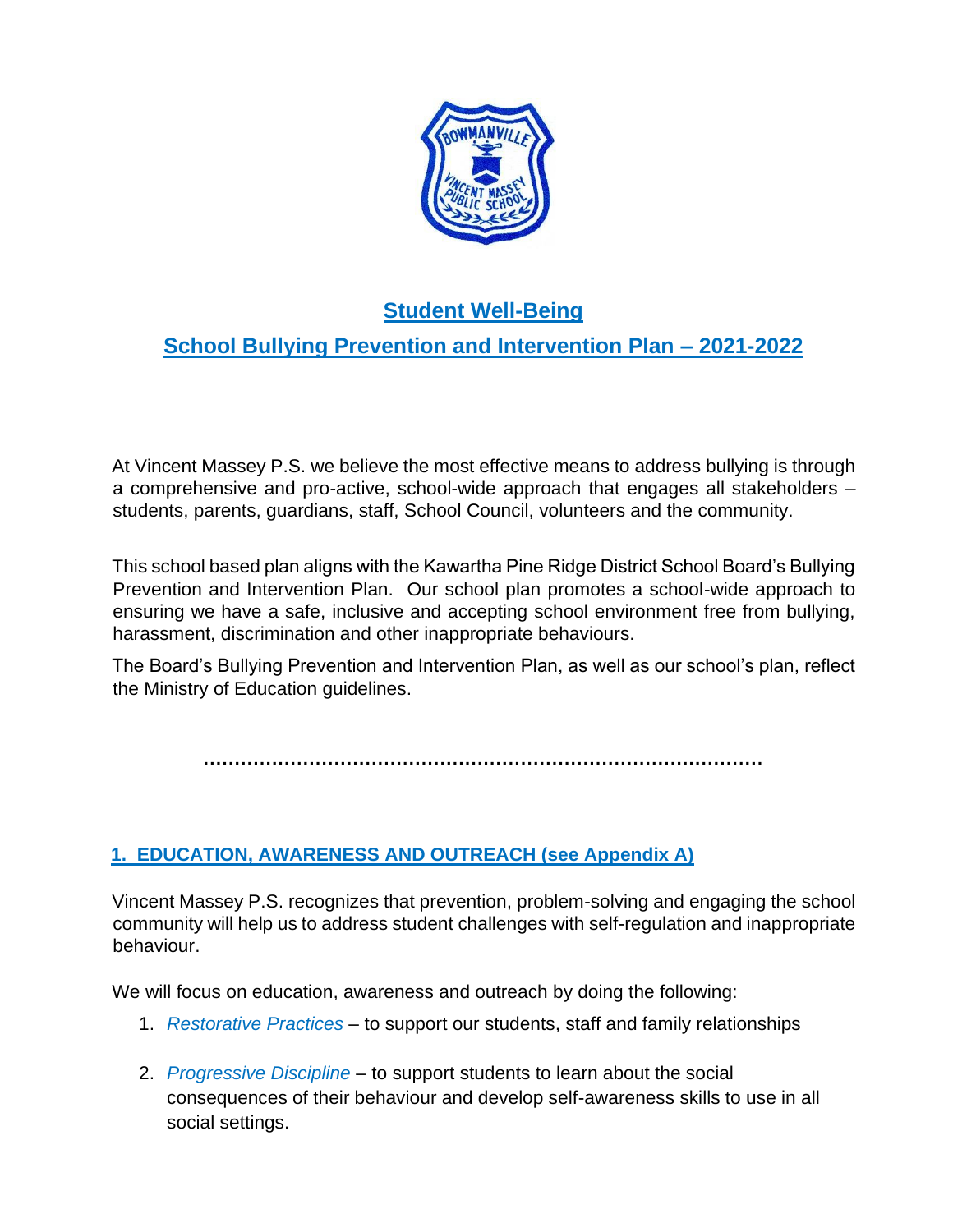We will engage parents in conversations about preventing bullying and in promoting a positive school climate by doing the following:

#### *1. Parent Engagement Strategies:*

- a. Open dialogue with parents through a variety of means including School **Council**
- b. Open door policy to address individual student situations
- c. Nurturing a culture of collaborative problem-solving with all school stakeholders (students, staff, families, and community agency supports).

#### *2. Violence prevention strategies and programs focus on:*

- a. Healthy lifestyles and relationships
- b. Student leadership
- c. Character Education Empathy, Courage, Respect, etc.
- d. Future Aces Program
- e. Citizenship development
- f. Conflict resolution
- g. Restorative practice
- h. Bullying prevention (supporting school culture change through, whole school, class, small group and individual learning as well as pink t-shirt days, assemblies, posters, speakers)

We recognize the importance of responding immediately to bullying and providing support to students as quickly as possible through an individual, small group, class, and schoolwide approach.

To this end, we will:

- use "teachable moments" and progressive discipline to address inappropriate behaviour
- implement various proactive and preventative programs (see below)
- consider mitigating and other factors that are affecting a student's behaviour
- ensure we have steps in place to identify and respond to bullying when it happens
- identify ways to support all students involved in bullying
- communicate the progressive discipline approach to our school community, as well as procedures we have in place to support students
- encourage students and family members to report concerns immediately so that they can be dealt with effectively.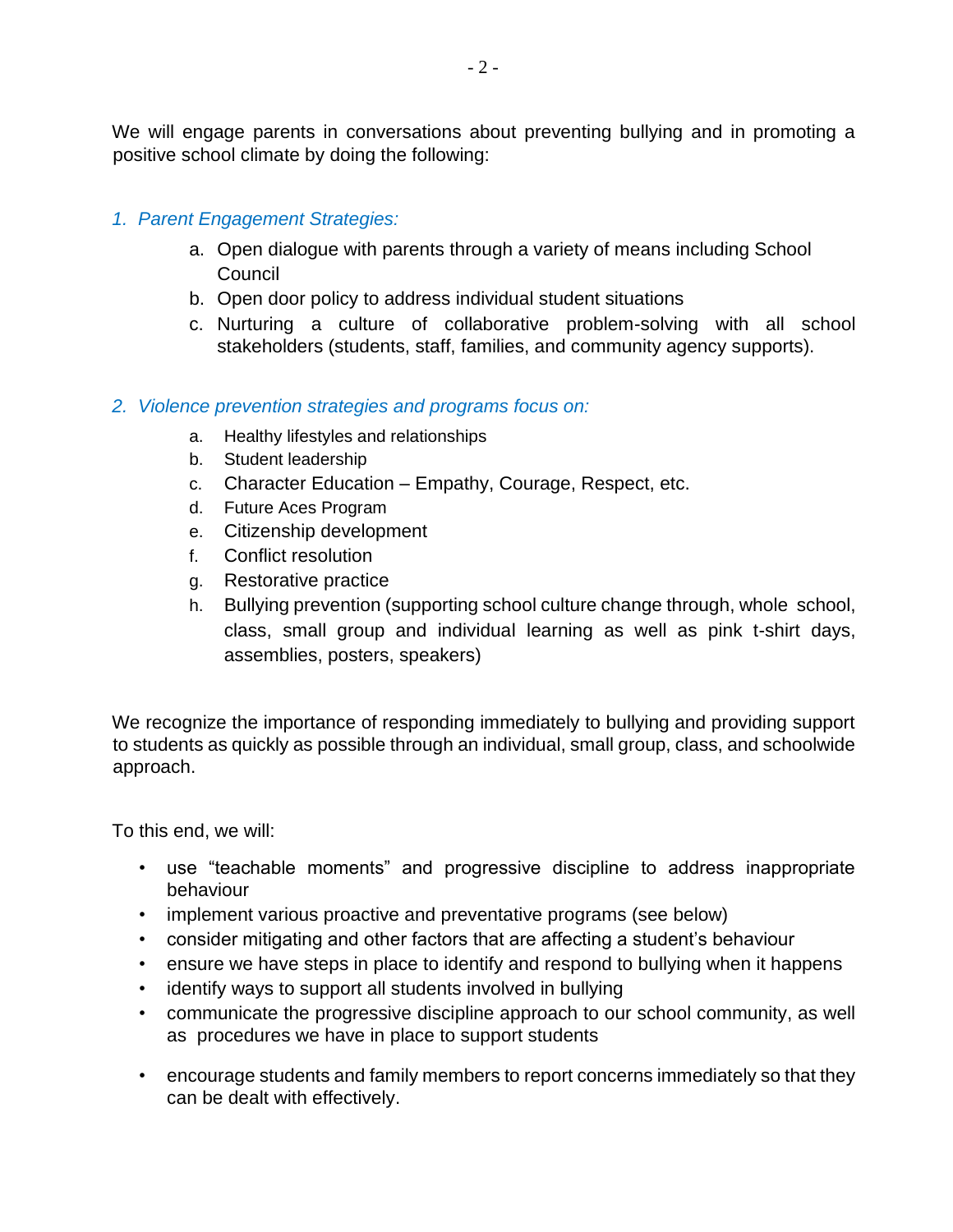#### **2. EVALUATION OF EVIDENCE**

We recognize that effective anti-bullying strategies must be based on evidence. We will base our bullying prevention and intervention strategies as well as, practices and programs on evidence from our school climate surveys and other relevant information and communications we receive. We will measure the success of our anti-bullying initiatives and strategies:

- Evaluate the evidence to identify the main areas of concern and issues in the physical environment, determine current procedures, and assess the success of those procedures, based on results of the school climate surveys and other relevant information.
- Identify children and youth involved in bullying (including the bully, the person being bullied, and those who may have witnessed or been affected by the bullying), as well as identify and assess any roles.
- Review and update our anti-bullying strategies as a result of gathering new information, and share the information with our school community.

## **3. FOLLOW-UP ACTIONS**

We will evaluate the results of future school climate surveys to make sure our follow-up actions were effective. This evidence will identify and measure the success of steps we took to prevent or respond to bullying and to support students. This will help us to make further changes, where needed, to ensure safe, caring, welcoming and inclusive school environments.

We will actively communicate our policies, procedures and guidelines to our school community. We also will involve our school community in reviewing our policies, procedures and guidelines relating to bullying, discrimination and harassment), by taking the following steps:

*Review of student agenda insert/updates, website information, committee meetings, student council and school council meeting agenda items.* 

#### *Follow-up Actions for Individual Situations:*

The roles and responsibilities of everyone in the school community - including students, staff, parents, and community members are as follows:

- 1. 5 themes and 5 useful questions
	- a. Everyone has their own unique and equally valued perspective.
		- i. What's happened from your perspective?
	- b. Thoughts influence emotions, emotions influence actions.
		- i. What were you thinking at the time and what have you thought about since?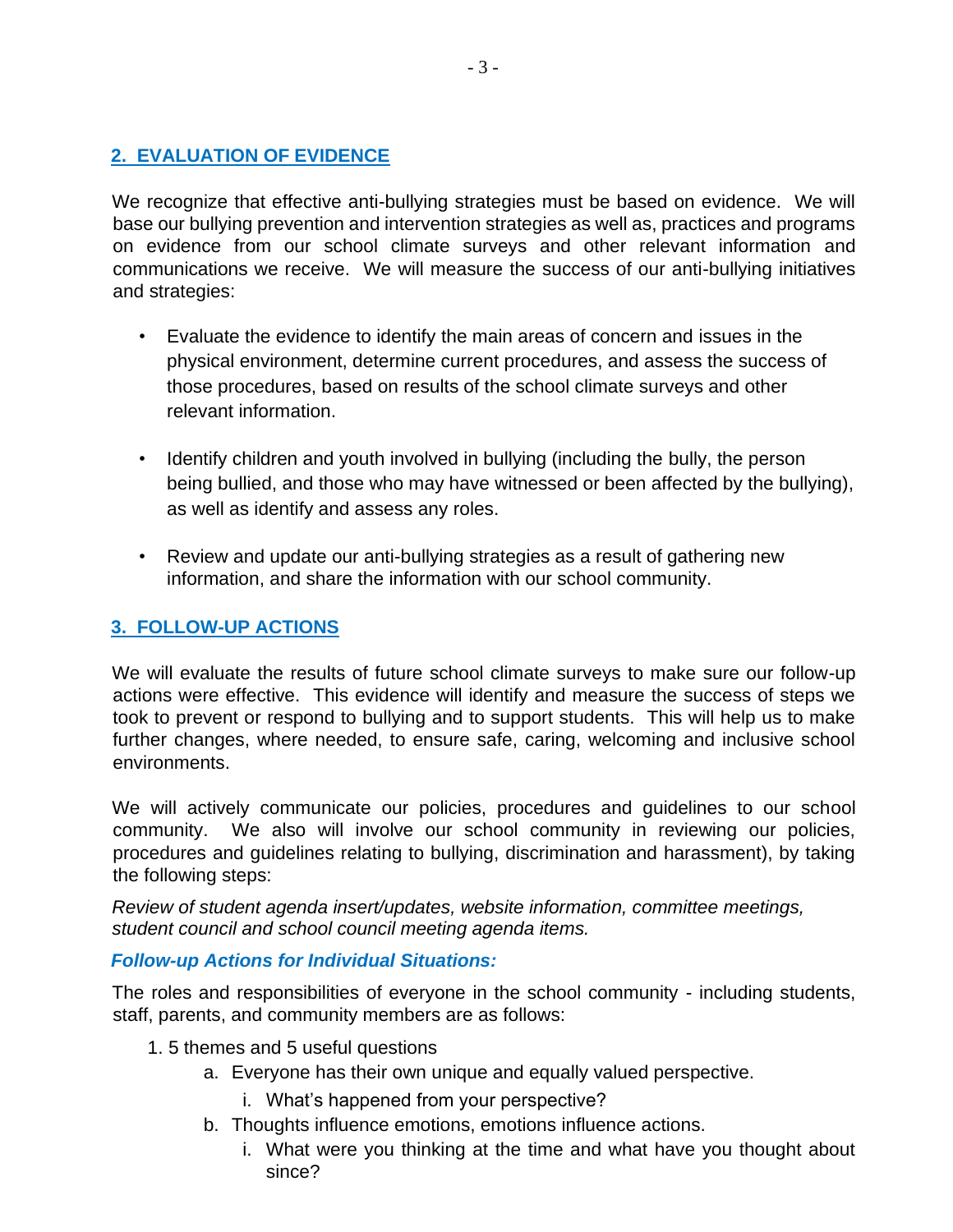- c. Empathy and consideration.
	- i. Who has been affected and how?
- d. Needs and unmet needs.
	- i. What do you need so that things can be put right and everyone can move on?
- e. Collective responsibility for problem solving and decision making.
	- i. How can you address these various needs together?

## **4. POLICY AND PROCEDURES**

We recognize that a consistent, whole school approach, strong policies and appropriate legislation are important for bringing widespread change.

We also recognize that our policies and goals must address the challenges identified in our school climate surveys and other data.

#### *Pre-evaluation strategy*

The main issues of concern raised by our students, staff and parents in our school climate surveys and other communications are:

#### *Concerns raised regarding our physical environment are:*

- 1. Lack of play equipment for students on yard (this has been partially addressed with more changes to come).
- 2. Parking volume at end of day (safety measure have been put in place for buses, students and traffic).

The steps we follow for reporting, responding to following up on issues are as follows:

- 1. Safe Schools Incident Report form and responses clarify the process and responses
- 2. Based on a review our school climate survey results and other communications, we have been successful in the following areas:
	- a. Successful practices from our school include less incidents in the bathroom at recess and students feel safer.

Based on our school climate surveys and other communications, we will continue to work on the following areas that need improvement:

- 1. fewer students in the washroom at the same time
- 2. more frequent monitoring/supervision of the washroom area
- 3. more monitoring of cell phone usage by students
- 4. more work by the whole staff regarding line-up and movement procedures in and out of the school.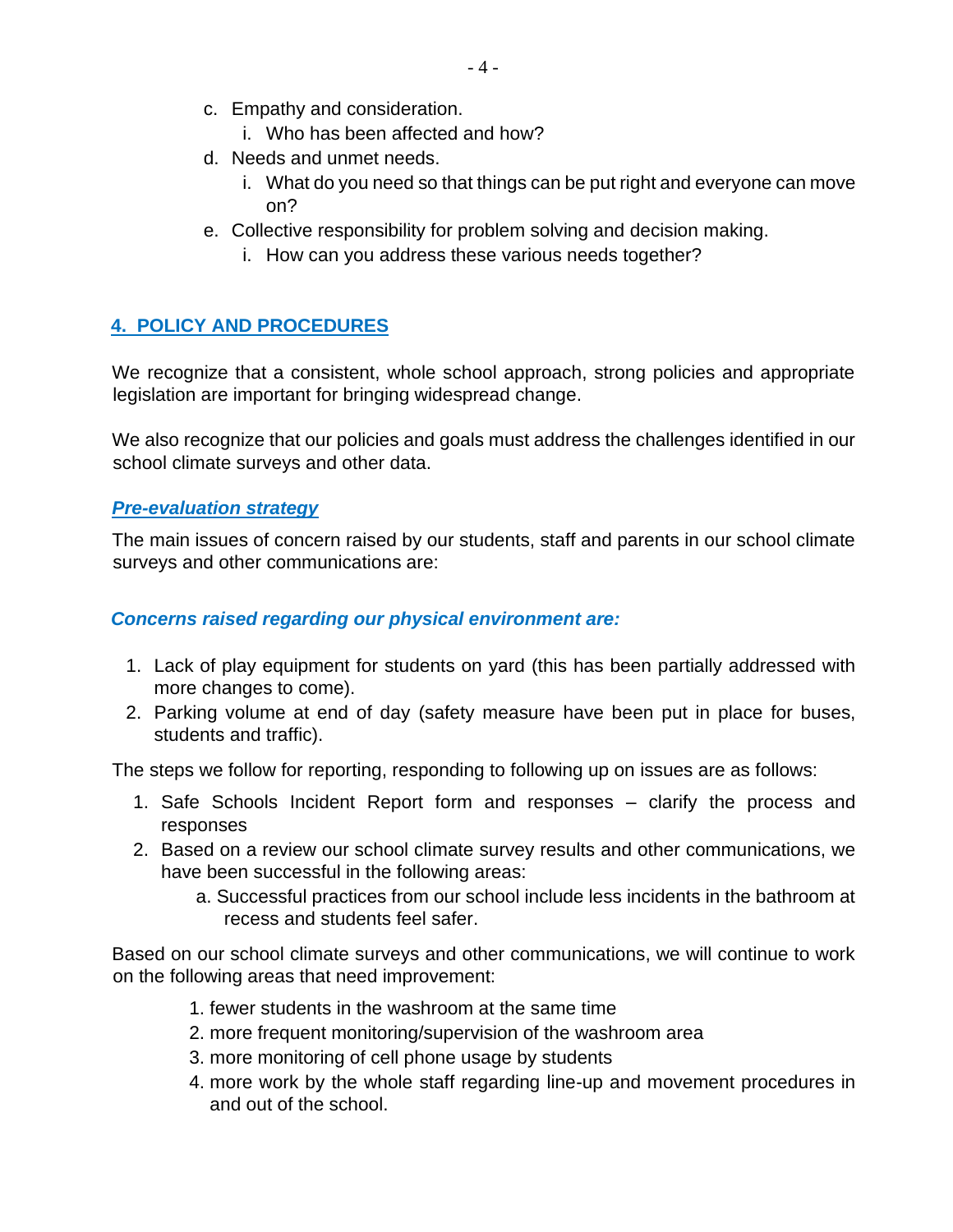# **5. PREVENTION**

We recognize that promoting a positive, welcoming and inclusive learning environment will help to prevent bullying, harassment, and discrimination. We are committed to taking steps to prevent bullying.

These steps include active use of our Student Well-Being School Team, which promotes a safe, inclusive and accepting school climate and supports mental health and equity and diversity. This team will include a student, parent, teacher, non-teaching staff member, community partner and the principal.

The roles and responsibilities of this team are as follows:

- 1. Support the development of the Student Well-Being goals on our School Improvement Plan
- 2. Help the school community (all stakeholders) to implement the plan and revise as needed.

Other steps to prevent bullying, harassment and discrimination will include:

# *A. PROGRAMS TO PREVENT AND RESPOND TO BULLYING, BUILD POSITIVE RELATIONSHIPS AND PROMOTE A POSITIVE SCHOOL CLIMATE*

- 1. Whole-school Zones of Regulation implementation
- 2. Recess Guardians
- 3. Lunch helpers
- 4. Student support by Big Brothers/Big Sisters of Clarington
	- a 1:1 supports Primary, Jr. and Int. students.
	- b Group supports for Jr. and Int. students.
- 5. Go Girls (supports positive self-esteem)
- 6. Boys' group through Frontenac Youth Services
- 7. Team and Trust-building for staff
- 8. Team and Trust-building for students
- 9. School Council Meetings
- 10.Model Me Kids
- 11.Kids Have Stress Too!
- 12.The Third Path (Nelson)
- 13.Violence Prevention Program-Durham Family Court Clinic

## *B. AWARENESS RAISING STRATEGIES FOR STUDENTS*

- 1. Whole-school Zones of Regulation implementation
- 2. Participating in Bullying Awareness and Prevention Week in November, Pink Shirt Day in February and the Day of Pink in April
- 3. Team and Trust-building for students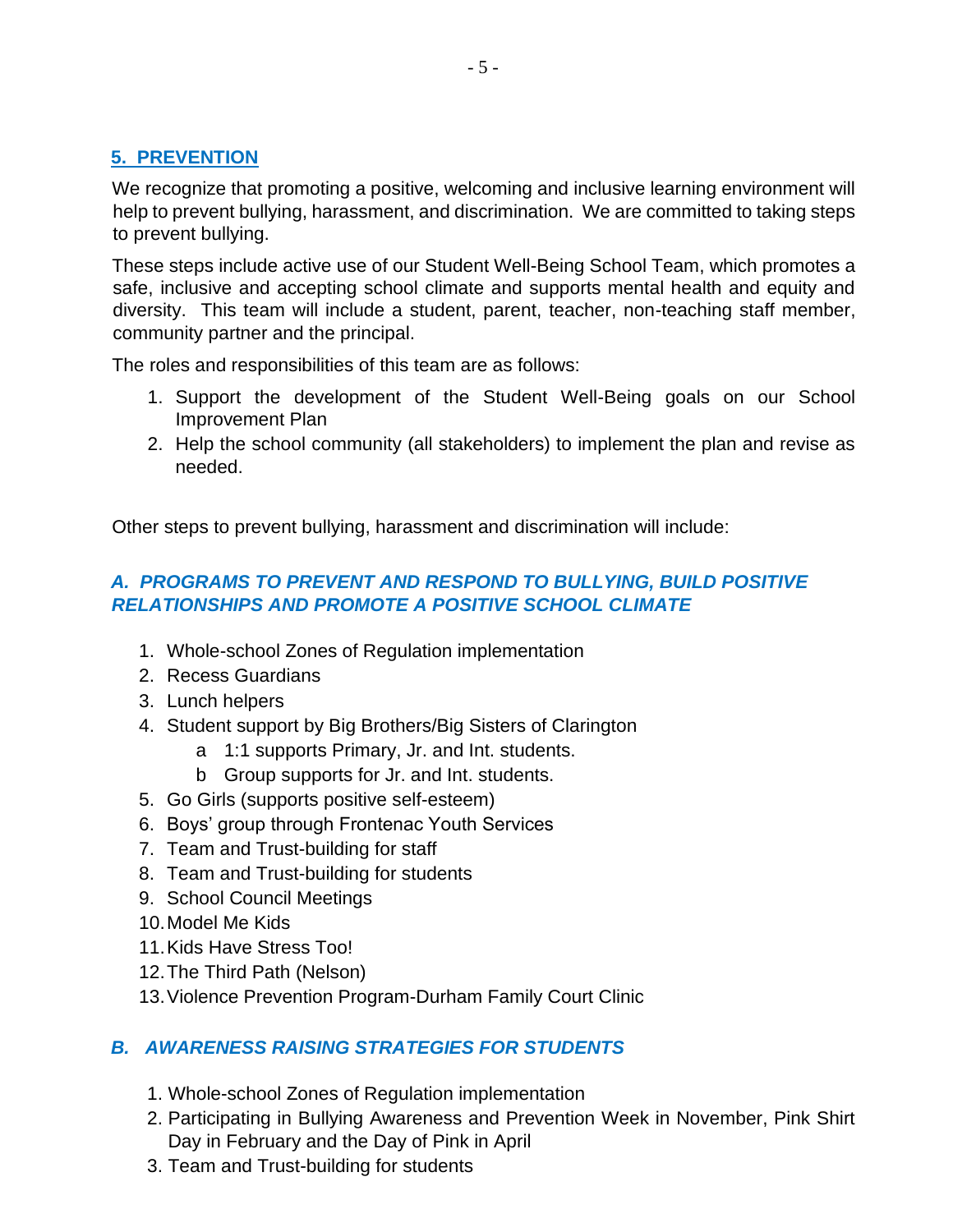- 4. The Third Path (Nelson)
- 5. Kids Have Stress Too Strategies
- 6. Zones of Regulation Strategies
- 7. Violence Prevention Program-Durham Family Court Clinic

## *C. RAISING AWARENESS AND ENGAGING PARENTS AND THE COMMUNITY*

- 1. Student agenda, assemblies
- 2. Newsletters
- 3. Twitter and school website
- 4. School Council Meetings
- 5. Engagement in Student Well-Being Committee

#### *D. CURRICULUM AND DAILY LEARNING*

- 1. Professional Development Sessions for staff on Student Well-Being (Mental Health, Equity and Diversity, Safe, Caring and Restorative Schools)
- 2. Support to integrate Well-Being goals in Ontario Curriculum learning
- 3. Support from Child and Youth Worker to implement whole-school programming.
- 4. The Third Path (Nelson)

# *E. STAFF AND STUDENT ROLE MODELS*

We also have identified the following learning and training opportunities for staff and the school community:

- 1. Available staff training on Safe and Positive Spaces for students from the Lesbian, Gay, Bisexual, and Transgendered Community in order to respect, support and affirm sexual and gender diversity to create a culture of inclusivity.
- 2. Social Justice Club for intermediate students (to address the areas of discrimination under the Human Rights Code)
- 3. Indigenous Education and Awareness
- 4. Culturally Relevant and Responsive Pedagogy meeting students at their individual level/needs academically and whole child.

## **6. INTERVENTION AND SUPPORT STRATEGIES**

We will take the following steps to respond to all incidents of bullying, harassment, discrimination and other inappropriate behaviours, and to support students.

- *1.* Provide Safe Methods for Students to Report Bullying
	- a. Speak to a Teacher, other staff member, Principal or Vice Principal
	- b. KPRDSB Report Bullying Reporting Tool available on all school websites
	- c. Via parent/guardian conversation with school staff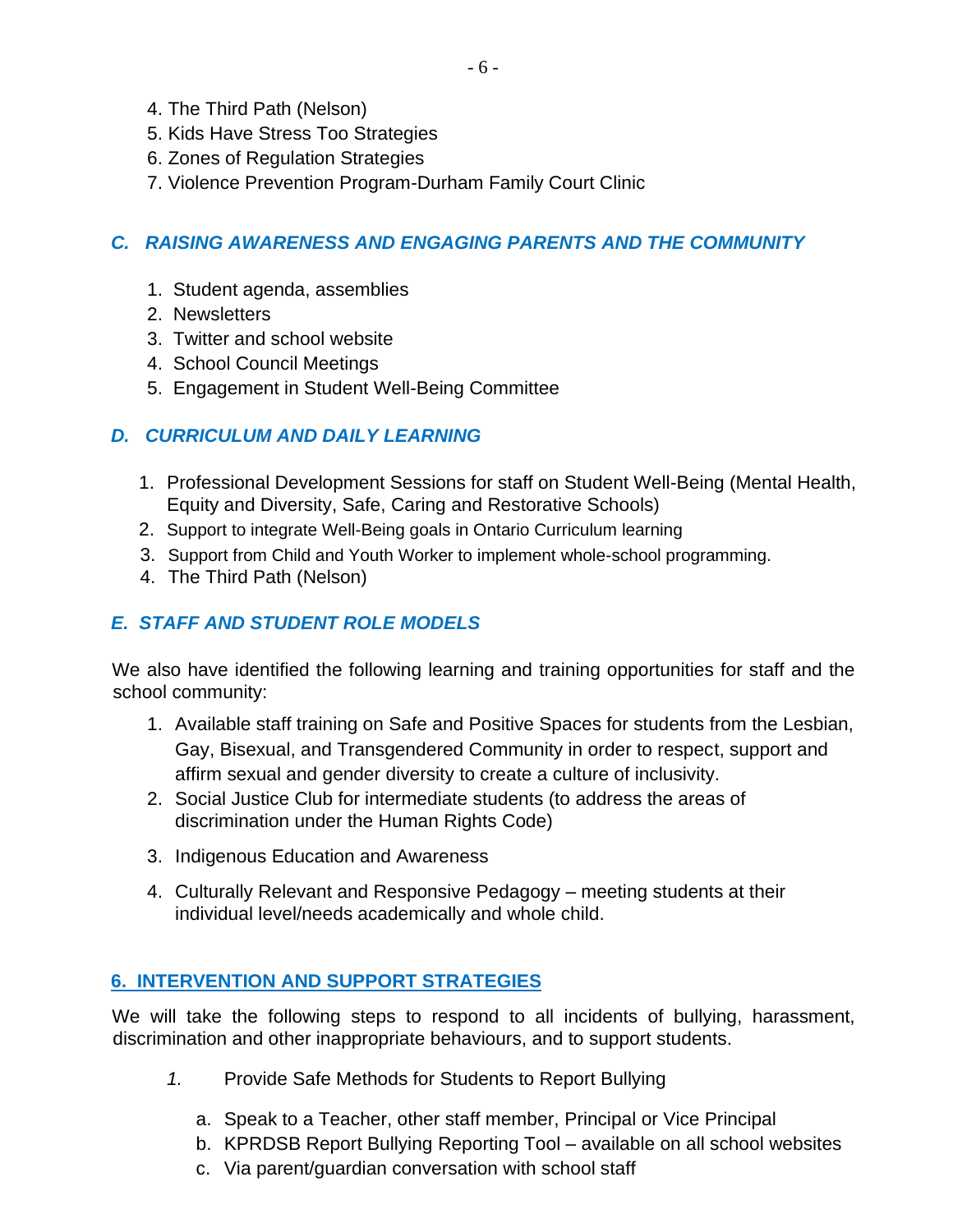- d. Texting or emailing a school staff member
- e. Kids Help Phone Line available on all school websites
- f. CYW support
- *2.* Restorative practices
	- a. For all stakeholders in our school community to restore and deepen relationships as problems are solved
- *3.* Progressive discipline
- *4.* Reintegration of students from suspensions We also will:
- "check in" regularly with students who are at risk of being bullied or who are affected by bullying
- provide opportunities for teachers to develop effective classroom management skills using progressive discipline
- establish and maintain respectful, safe, caring and restorative classrooms
- provide supervision in areas where and when bullying happens, as identified through climate surveys and other information available to us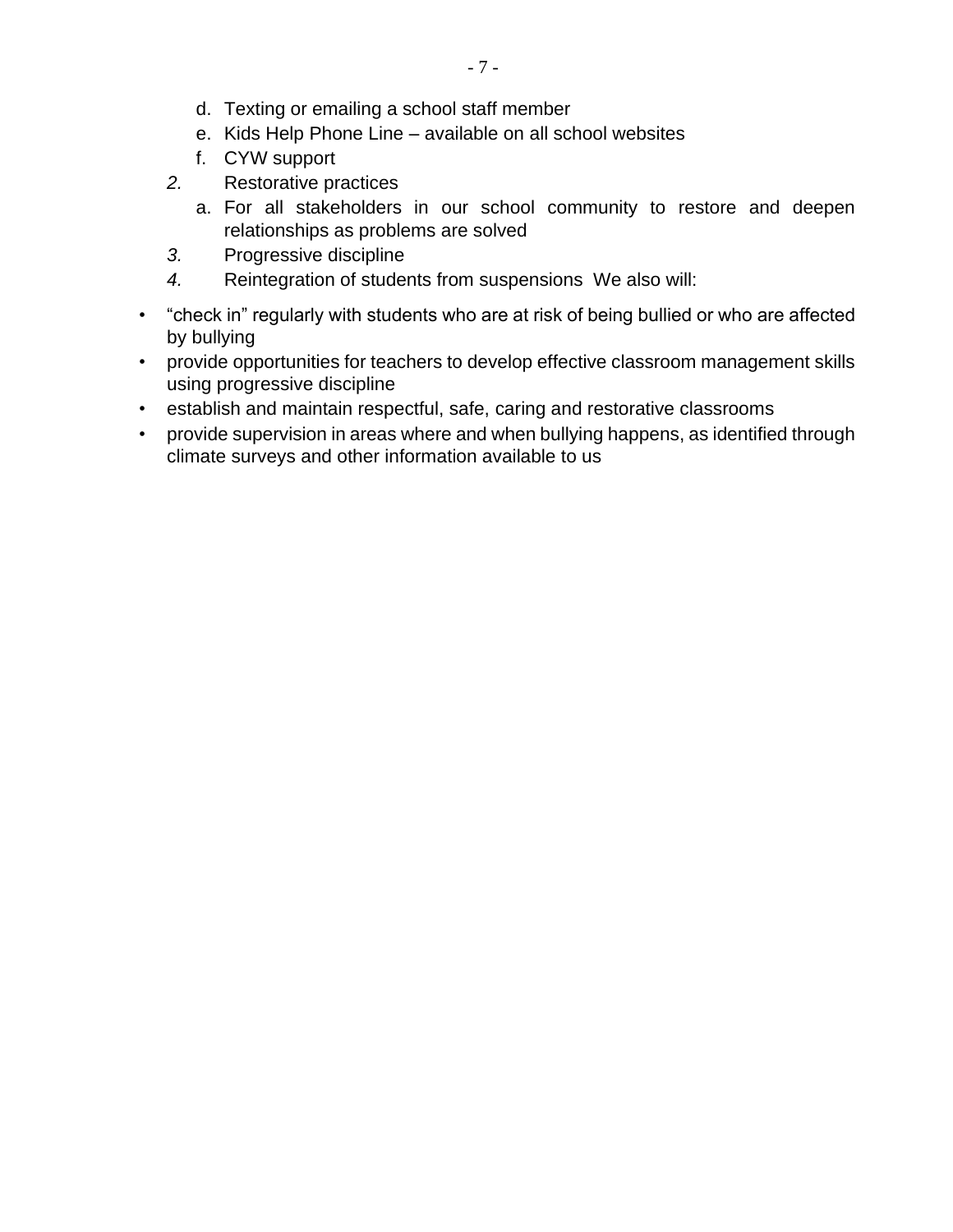# **APPENDIX A – BULLYING DEFINITIONS AND COMMUNICATION**

# We use the Ministry of Education's definition of bullying as follows:

*Bullying -* means aggressive and typically repeated behaviour by a pupil where,

- (a) the behaviour is intended by the pupil to have the effect of, or the pupil ought to know that the behaviour would be likely to have the effect of,
- (i) causing harm, fear or distress to another individual, including physical, psychological, social or academic harm, harm to the individual's reputation or harm to the individual's property, or
- (ii) creating a negative environment at a school for another individual, and
- (b) the behaviour occurs in a context where there is a real or perceived power imbalance between the pupil and the individual based on factors such as size, strength, age, intelligence, peer group power, economic status, social status, religion, ethnic origin, sexual orientation, family circumstances, gender, gender identity, gender expression, race, disability or the receipt of special education ("intimidation").

For the purposes of the definition of "bullying" above, behaviour includes the use of any physical, verbal, electronic, written or other means.

# *Cyber-bullying*

For the purposes of the definition of "bullying" above, bullying includes bullying by electronic means (commonly known as cyber-bullying), including,

- (a) creating a web page or a blog in which the creator assumes the identity of another person;
- (b) impersonating another person as the author of content or messages posted on the internet; and
- (c) communicating material electronically to more than one individual or posting material on a website that may be accessed by one or more individuals.

In other words, bullying:

- is a deliberate act to harm or exclude someone or "put someone down"
- usually happens more than once over time
- involves someone having more power over another and abusing that power Cyberbullying means using the internet, social media, texting or other electronic means to bully someone.